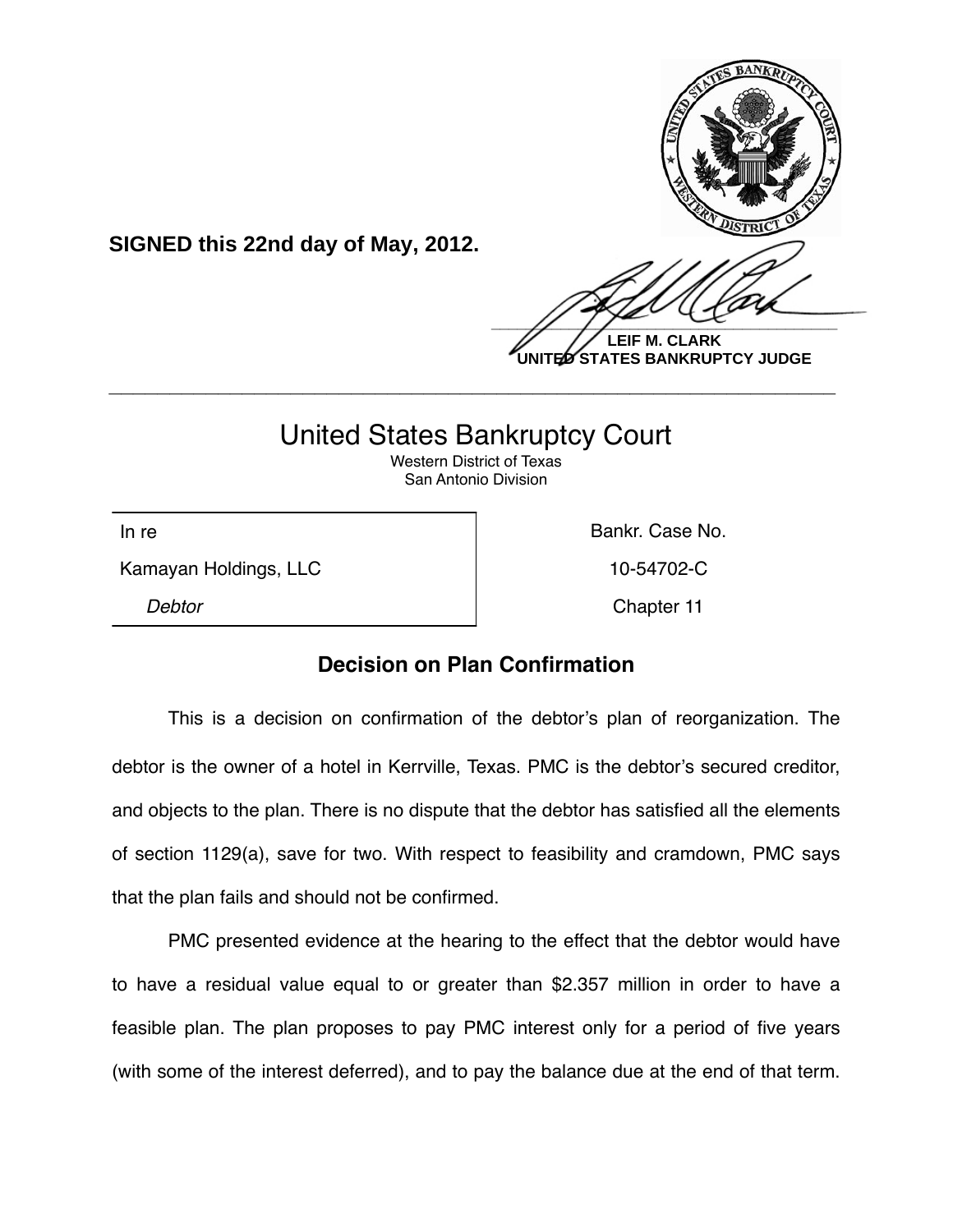The plan also proposes to pay the SBA, a second lien creditor, over \$462,000 at the end of the plan term, with interest only payments at a graduated rate. Ad valorem secured tax claims are to be paid in accordance with the requirements of section 1129 (a)(9), with interest at the statutory rate. Priority tax claims are to be paid in monthly payments. Unsecured claims are proposed to be paid 20% of their claims, out of net operating income (though creditors can elect a 5% lump sum payout instead). Equity obtains nothing under the plan, though holders can obtain a new interest as part of a post-confirmation capital rise.

PMC does not dispute that its claim is oversecured, though it declined to stipulate as to value. However, the testimony supported a range of values between \$1.7 and 1.8 million (the property was valued in 2010 at \$1.85 million).

The debtor presented credible evidence that its operations have been above average for the area -- in fact it has outperformed the Kerrville hotel market by 35% over a four year period (though it suffered a dip in 2010). The operator is skilled, careful, and honest. Substantial improvements have been made to the property, including the integration of the neighboring restaurant and bar, and resurfacing the pool deck. The hotel market in general is not strong, but this operator is doing well, even without a "flag" or franchise. No one can offer trustworthy prognostications of the future for the overall economy (or even the future economy of Kerrville), but the debtor's track record in a difficult market is itself strong evidence that the debtor is capable of outperforming the local market going forward. Its cost structure is reasonable. While its failure to set aside a maintenance reserve is troubling, it proposes to raise additional capital for that purpose from old equity, which has made contributions in the past for improvements.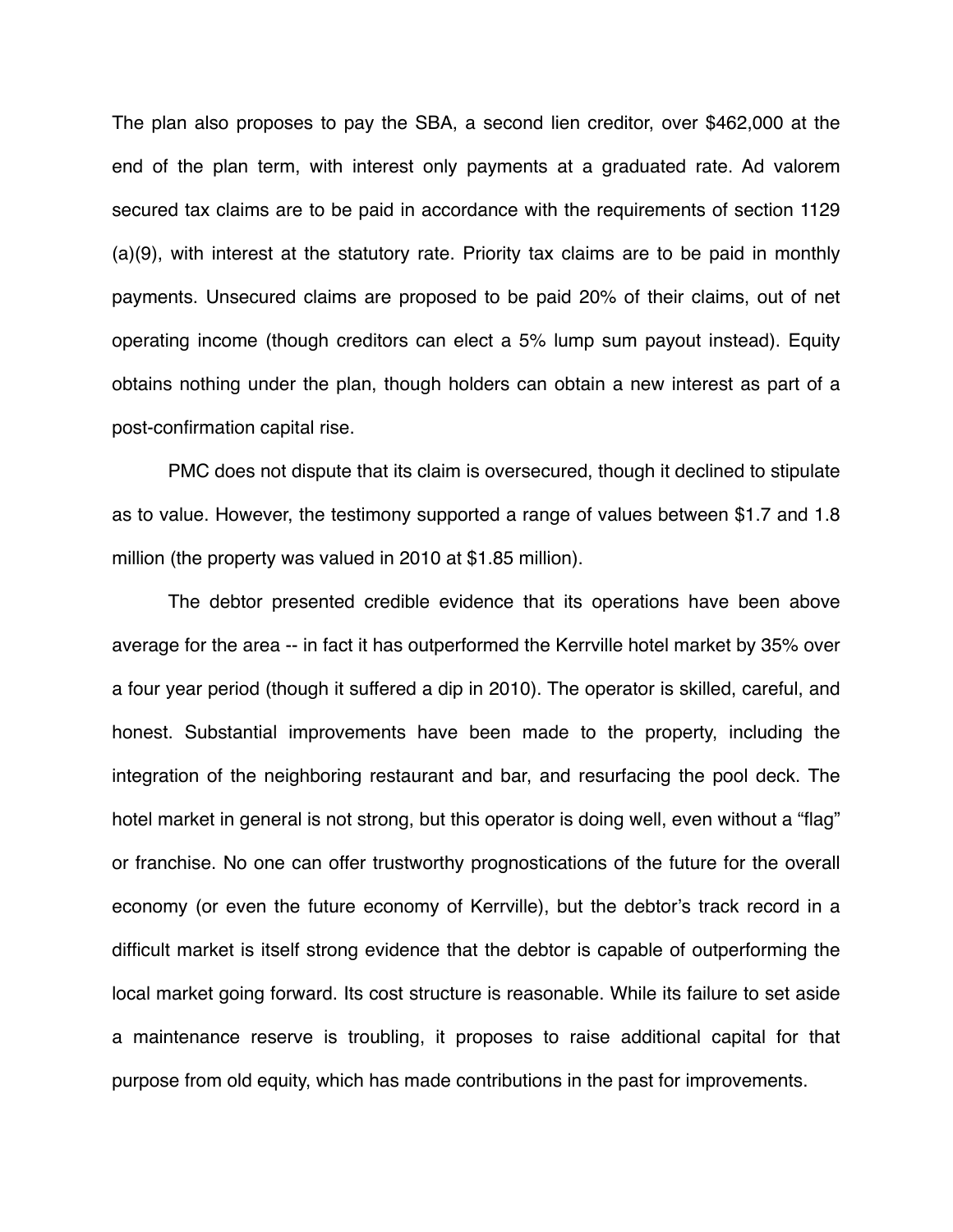The lender challenged some aspects of the debtor's feasibility, primarily by means of cross examination of the debtor's principal, but also by presentation of an expert witness who offered some financial modeling drawn from the debtor's disclosure statement. Questions were raised about the extent to which the debtor could expect to continue its growth rate. The debtor maintained that it could continue to outperform the local market, while the expert seriously doubted the debtor could maintain a growth rate of 10% per year. The obligation of the court is determine whether the plan is *viable* and that the debtor has the ability to meet it future obligations as provided in the plan and as may be incurred in operations. *See* ALAN N. RESNICK & HENRY J. SOMMER, 7 COLLIER ON BANKRUPTCY, 16TH ED. ¶ 1129.02[11] (LexisNexis 2012). The debtor's performance thus far has been sufficient to maintain interest payments to the lender. The debtor will have to maintain a rate of growth of at least 6% in net operating income in order to keep up with plan obligations.

Because the plan backloads so much of the indebtedness, the real question with regard to feasibility turns on terminal value. Is there sufficient value at the end of the projected five year period to satisfy the outstanding claims of creditors? The lender says that the terminal value of the property is such that the debtor will be unable to sell or refinance the property. The debtor insists that there will be more than enough value.

To resolve the question, one first must define the term. Terminal value (or horizon value) is the present value at a future point in time of all future cash flows, assuming an expectation of stable growth beyond the end of the projection period. It is often used when projections of cash flow are limited to a several year period (in this case, five years). Forecasting beyond that point in time is impractical, if not impossible, given that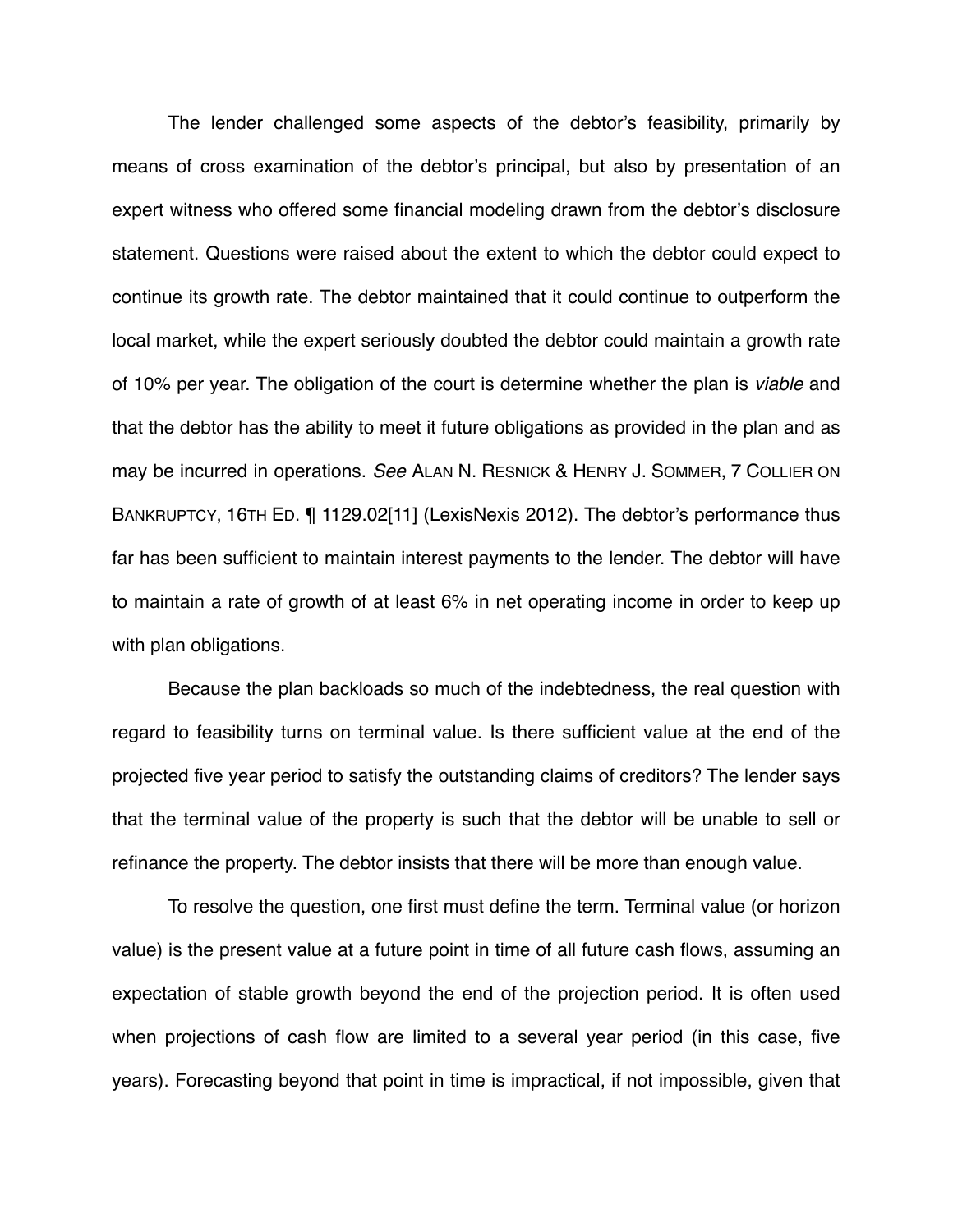it no one can truly predict macroeconomic trends that far into the future. This can be done in a couple of different ways. One is the "perpetuity growth model" which assumes growth at a constant rate. The other is the "exit multiple model" which assumes that a business will be sold at the end of the projection period.[1](#page-3-0)

Here is how the perpetuity growth model works. First, one projects the free cash flows to be generated in the first year beyond the projection horizon (here, that would be a projection of cash flows in year six). Second, one divides that number by a rate, consisting of the discount rate that had been used in discounting the cash flows over the first five years (in this case, 300 basis points over Wall Street Prime rate of 3.25%, as of May 22, 2012), minus the assumed perpetuity growth rate (often assumed to be in the range of [2](#page-3-1)%).<sup>2</sup> This yields the present value of those future cash flows, as of the end of the fifth year (the beginning of the perpetuity term).

The exit multiple approach applies an accepted multiple to cash flow as of the end of the projected period. A common multiple used is enterprise value, divided by EBITDA. Enterprise value is the sum of the market value of debt and equity of a business, the presumed price one would have to pay to acquire the company[.3](#page-3-2) When the company is in bankruptcy, equity often disappears from that calculation, because of the absolute priority rule. So also might unsecured debt, where the value of secured

<span id="page-3-0"></span><sup>1</sup> This general description is taken from an entry on Wikipedia, at http://en.wikipedia.org/wiki/ Terminal\_value\_(finance)(visited on May 21, 2012). It was selected not for its authoritativeness, but for its clarity. An authoritative text which confirm the accuracy of this description (though with considerably less clarity) is P. Pantaleo & B. Ridings, *Reorganization Value*, 51 BUS. LAW. 419 (1996). *See also In re Nelson Nutraceuticals, Inc.*, 356 B.R. 364, 367 (Bankr. D.Del. 2006); *In re Mirant Corp.*, 334 B.R. 800, 842-43 (Bankr. N.D.Tex. 2005); *In re Bush Industries, Inc.*, 315 B.R. 292, 299-302 (Bankr. W.D.N.Y. 2004).

<span id="page-3-1"></span><sup>2</sup> *See In re Mirant*, *supra* at note 1. The discount rate analysis follows the path laid out in *Till*. *See Till v. SCS Credit Corp.*, 541 U.S. 465 (2004); *see also In re Walkabout Creek Ltd. Div. Housing Ass*'*n P*'*shp*, 460 B.R. 567, 574 (Bankr. D.D.C. 2011) (applying *Till* in a chapter 11 context).

<span id="page-3-2"></span><sup>3</sup> *See* [http://en.wikipedia.org/wiki/Enterprise\\_value \(last viewed May 22, 2012\).](http://en.wikpedia.org/wiki/Enterprise)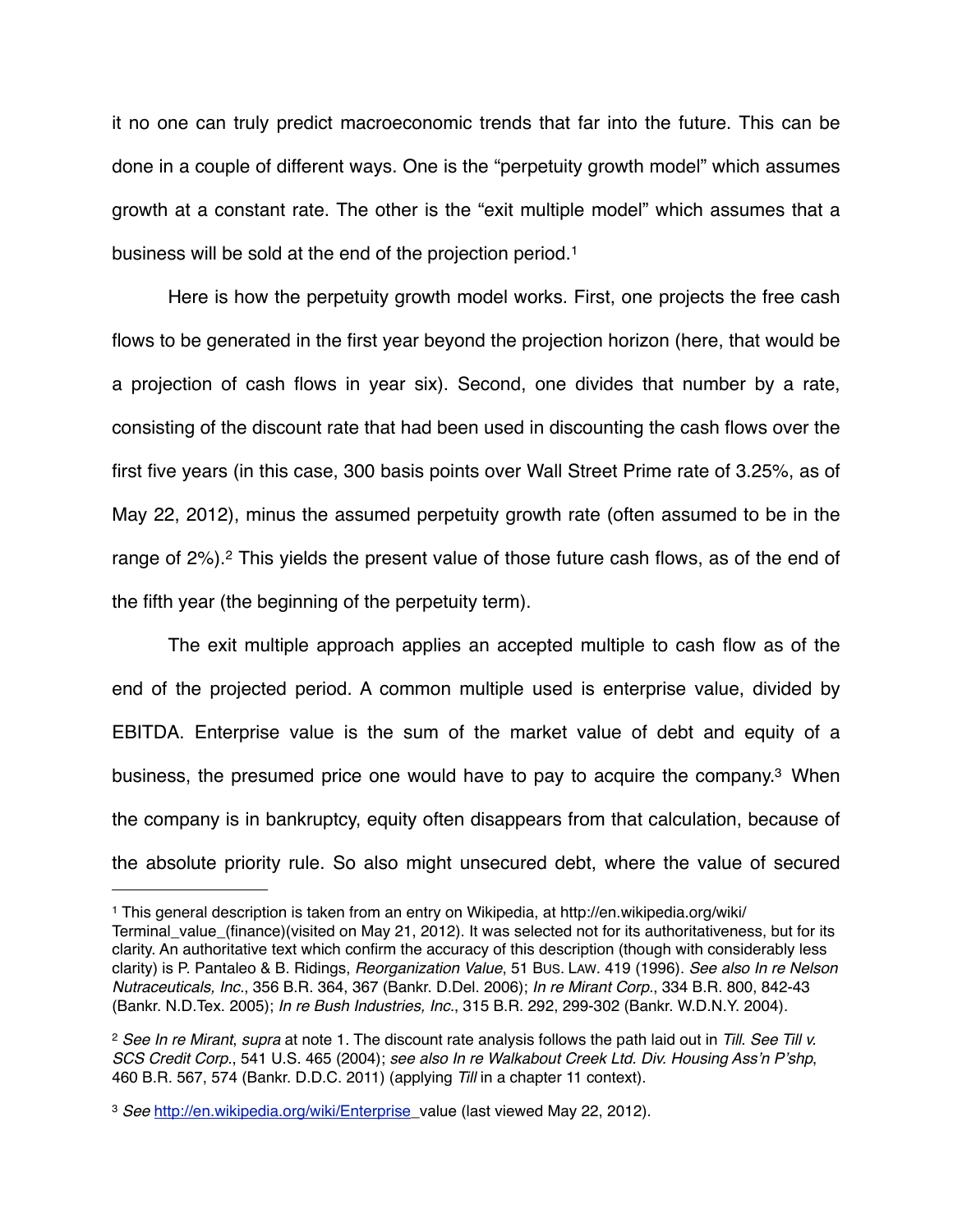claims is capped by the value of the property of the company. Thus, in our case, the enterprise value of the company is likely to be little more than the current value of the hotel itself, in a liquidation.

There are problems with both approaches. Still, it is never a good thing to let the perfect be the enemy of the good. The court in this case must use some accepted method for evaluating terminal value, in order to confirm whether the debtor's plan can be confirmed. The case law commends one of these two approaches.

The court has applied both methodologies to the projections in this case. At the outset, the court agrees with the lender that a 10% per annum growth rate is likely not sustainable. However, the court also agrees with the debtor that it is capable of a better growth rate than other hotels in the area. History confirms this, as does the observation that the debtor is highly motivated to perform. The debtor has made significant investment in the hotel, which will be lost if the hotel is lost. With these thoughts in mind, the court has adopted a 6% growth projection[.4](#page-4-0)

In applying the perpetuity growth model, the court took revenues anticipated in year 6 (presumed to grow at the same rate as in the projection), \$194,300, and divided it by the presumed discount rate in this case, 6.25%, less a presumed growth rate of 2%, or a divisor of 4.25%. This yielded a terminal value of \$4.172 million[.5](#page-4-1)

<span id="page-4-0"></span><sup>4</sup> That projection is one of a number of alternatives analyzed in the lender's expert's modeling. PMC Exhibit 16. There are problems with this model, including the fact that it presumes a uniform growth of fixed costs to match the growth in revenues. Of course, that is not a correct assumption, as such costs are, by definition, *fixed*. They grow with inflation, not with revenues. Still, for ease of use, the court has ignored this flaw, as it yields a more conservative ending number.

<span id="page-4-1"></span><sup>5</sup> As a check, the court also used the lender's proposed rate of 9%, similarly discounted. That calculation yielded a perpetuity growth model terminal value of \$2.775 million.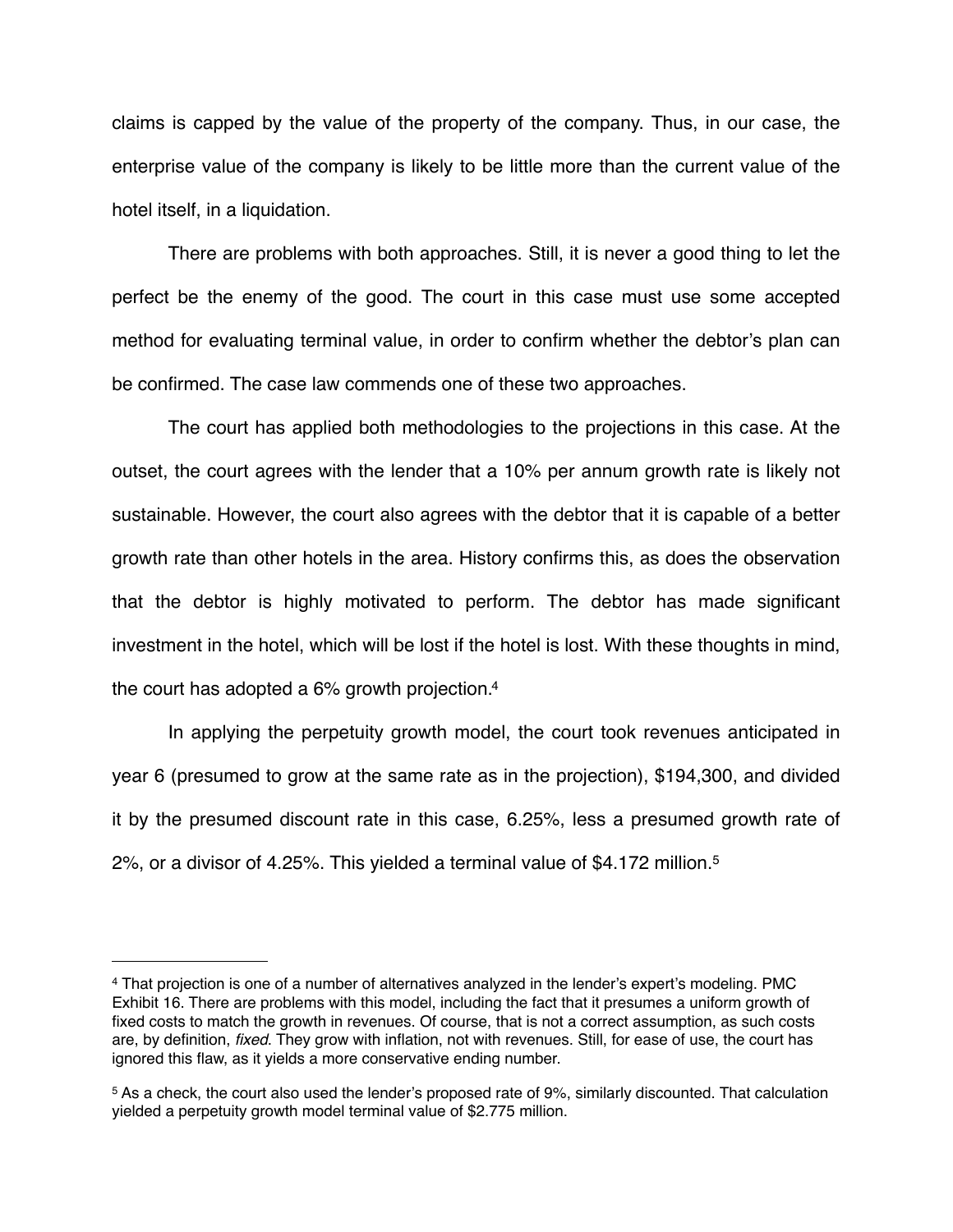In applying the exit multiple model, the court first derived a multiple, yielded by dividing enterprise value by current EBITDA. The most current EBITDA number available is that for 2011 -- \$\$134,931. As for enterprise value, all parties agree that the first lien lender is oversecured, but that, as of today, the second lien lender is probably underwater. While no one wanted to commit to a valuation for the property, the parties generally agreed that a value in the range of \$1.7 to 1.8 million was likely to be realistic. As the court, in arriving at enterprise value, is valuing the *debt*, rather than the asset that secures the debt, the court need only consider what a third party would likely have to pay the SBA to take out its position.

The SBA is a frequent creditor in bankruptcy cases. They typically find themselves in out of the money situations. As such they are often prepared to accept less than full payout. By the same token, however, a second lien position has some hold up value, such that the SBA could negotiate for a higher payment than it might expect in a straight liquidation, when it is approached by an investor interested in buying the company in place. The court reasonably estimates that the SBA would accept \$200,000 for its claim. Adding this number to the secured claim of the lender (and rounding up for ease of reference) of \$1.65 million yields an enterprise value of \$1.85 million, as other creditors (and equity) are out of the money at this point.

Dividing enterprise value of \$1.85 million by EBITDA of \$134,931 yields a multiple of 13.7. This multiple is then applied to EBITDA as of the end of the last year of the projection period, \$183.302. This generates a value of \$2.513 million.